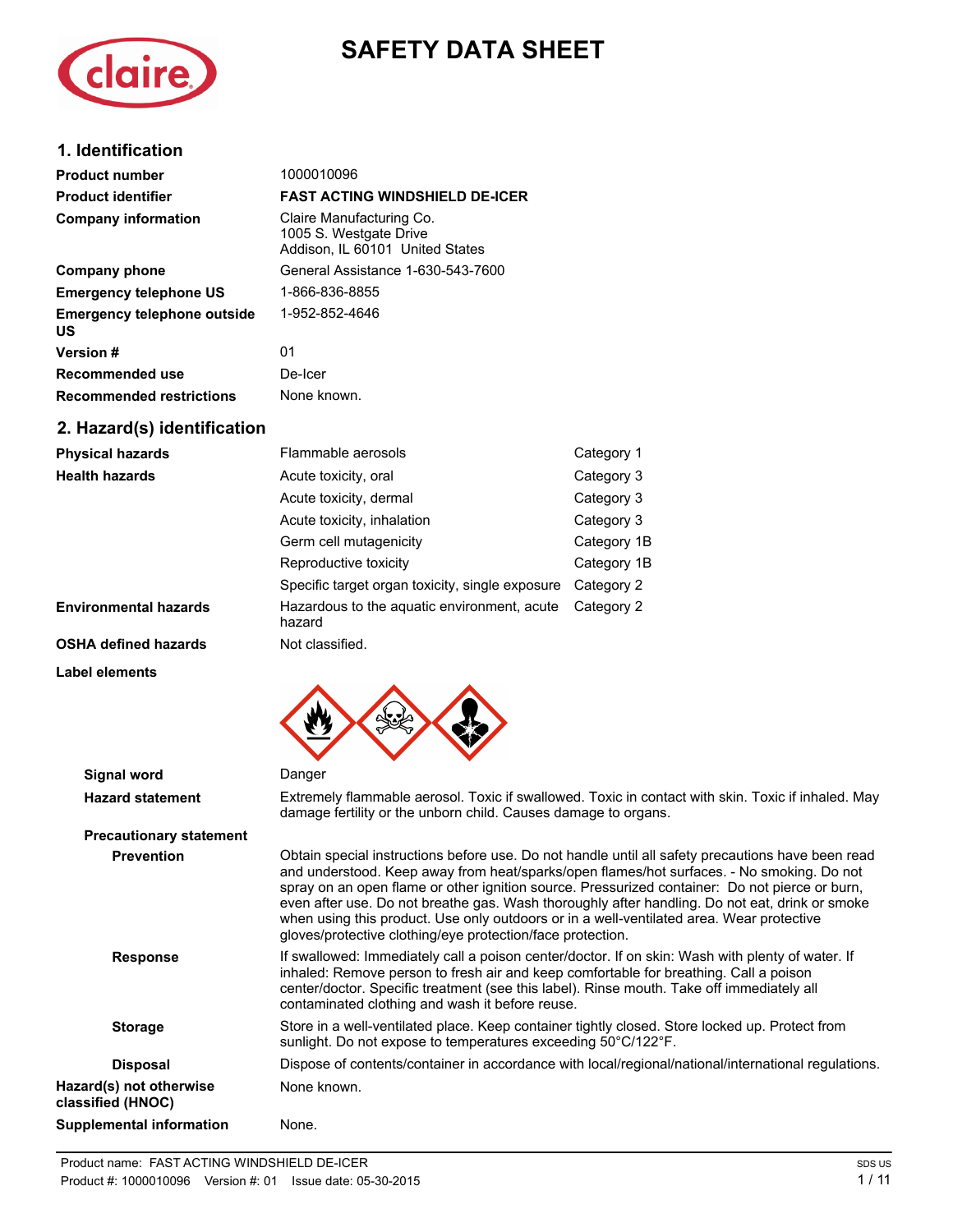## **3. Composition/information on ingredients**

## **Mixtures**

| <b>Chemical name</b>                     | Common name and synonyms | <b>CAS number</b> | %          |
|------------------------------------------|--------------------------|-------------------|------------|
| Methanol                                 |                          | 67-56-1           | $60 - 80$  |
| Ethylene Glycol                          |                          | $107 - 21 - 1$    | $2.5 - 10$ |
| <b>Isopropyl Alcohol</b>                 |                          | 67-63-0           | $2.5 - 10$ |
| Carbon Dioxide                           |                          | 124-38-9          | $1 - 2.5$  |
| Propane                                  |                          | 74-98-6           | $1 - 2.5$  |
| Other components below reportable levels |                          |                   | $10 - 20$  |

\*Designates that a specific chemical identity and/or percentage of composition has been withheld as a trade secret.

## **4. First-aid measures**

| <b>Inhalation</b>                                                            | Remove victim to fresh air and keep at rest in a position comfortable for breathing. Oxygen or<br>artificial respiration if needed. Do not use mouth-to-mouth method if victim inhaled the substance.<br>Induce artificial respiration with the aid of a pocket mask equipped with a one-way valve or other<br>proper respiratory medical device. Call a POISON CENTER or doctor/physician.                                                      |
|------------------------------------------------------------------------------|--------------------------------------------------------------------------------------------------------------------------------------------------------------------------------------------------------------------------------------------------------------------------------------------------------------------------------------------------------------------------------------------------------------------------------------------------|
| <b>Skin contact</b>                                                          | Take off immediately all contaminated clothing. Wash off with soap and plenty of water. Call a<br>POISON CENTER or doctor/physician if you feel unwell. For minor skin contact, avoid spreading<br>material on unaffected skin.                                                                                                                                                                                                                  |
| Eye contact                                                                  | Immediately flush eyes with plenty of water for at least 15 minutes. Remove contact lenses, if<br>present and easy to do. Continue rinsing. Get medical attention if irritation develops and persists.                                                                                                                                                                                                                                           |
| Ingestion                                                                    | Call a physician or poison control center immediately. Rinse mouth. Do not induce vomiting without<br>advice from poison control center. If vomiting occurs, keep head low so that stomach content<br>doesn't get into the lungs. Do not use mouth-to-mouth method if victim ingested the substance.<br>Induce artificial respiration with the aid of a pocket mask equipped with a one-way valve or other<br>proper respiratory medical device. |
| <b>Most important</b><br>symptoms/effects, acute and<br>delayed              | Direct contact with eyes may cause temporary irritation.                                                                                                                                                                                                                                                                                                                                                                                         |
| Indication of immediate<br>medical attention and special<br>treatment needed | Provide general supportive measures and treat symptomatically. In case of shortness of breath,<br>give oxygen. Keep victim warm. Keep victim under observation. Symptoms may be delayed.                                                                                                                                                                                                                                                         |
| <b>General information</b>                                                   | Ensure that medical personnel are aware of the material(s) involved, and take precautions to<br>protect themselves. Take off immediately all contaminated clothing. IF exposed or concerned: Get<br>medical advice/attention. Wash contaminated clothing before reuse.                                                                                                                                                                           |
| 5. Fire-fighting measures                                                    |                                                                                                                                                                                                                                                                                                                                                                                                                                                  |
| Suitable extinguishing media                                                 | Powder. Alcohol resistant foam. Water. Carbon dioxide (CO2).                                                                                                                                                                                                                                                                                                                                                                                     |
| Unsuitable extinguishing                                                     | None known.                                                                                                                                                                                                                                                                                                                                                                                                                                      |

| Sultable extinguishing media                                     | Powder. Alconol resistant ioam. Water. Carbon dioxide (CO2).                                                                                                                                                                                                                                                                     |
|------------------------------------------------------------------|----------------------------------------------------------------------------------------------------------------------------------------------------------------------------------------------------------------------------------------------------------------------------------------------------------------------------------|
| Unsuitable extinguishing<br>media                                | None known.                                                                                                                                                                                                                                                                                                                      |
| Specific hazards arising from<br>the chemical                    | Contents under pressure. Pressurized container may explode when exposed to heat or flame.                                                                                                                                                                                                                                        |
| Special protective equipment<br>and precautions for firefighters | Firefighters must use standard protective equipment including flame retardant coat, helmet with<br>face shield, gloves, rubber boots, and in enclosed spaces, SCBA.                                                                                                                                                              |
| Fire-fighting<br>equipment/instructions                          | Move containers from fire area if you can do so without risk. Use water spray to cool unopened<br>containers. Containers should be cooled with water to prevent vapor pressure build up. For<br>massive fire in cargo area, use unmanned hose holder or monitor nozzles, if possible. If not,<br>withdraw and let fire burn out. |
| <b>Specific methods</b>                                          | Use standard firefighting procedures and consider the hazards of other involved materials. Move<br>container from fire area if it can be done without risk. Cool containers exposed to flames with water<br>until well after the fire is out. In the event of fire and/or explosion do not breathe fumes.                        |
| <b>General fire hazards</b>                                      | Extremely flammable aerosol.                                                                                                                                                                                                                                                                                                     |
|                                                                  |                                                                                                                                                                                                                                                                                                                                  |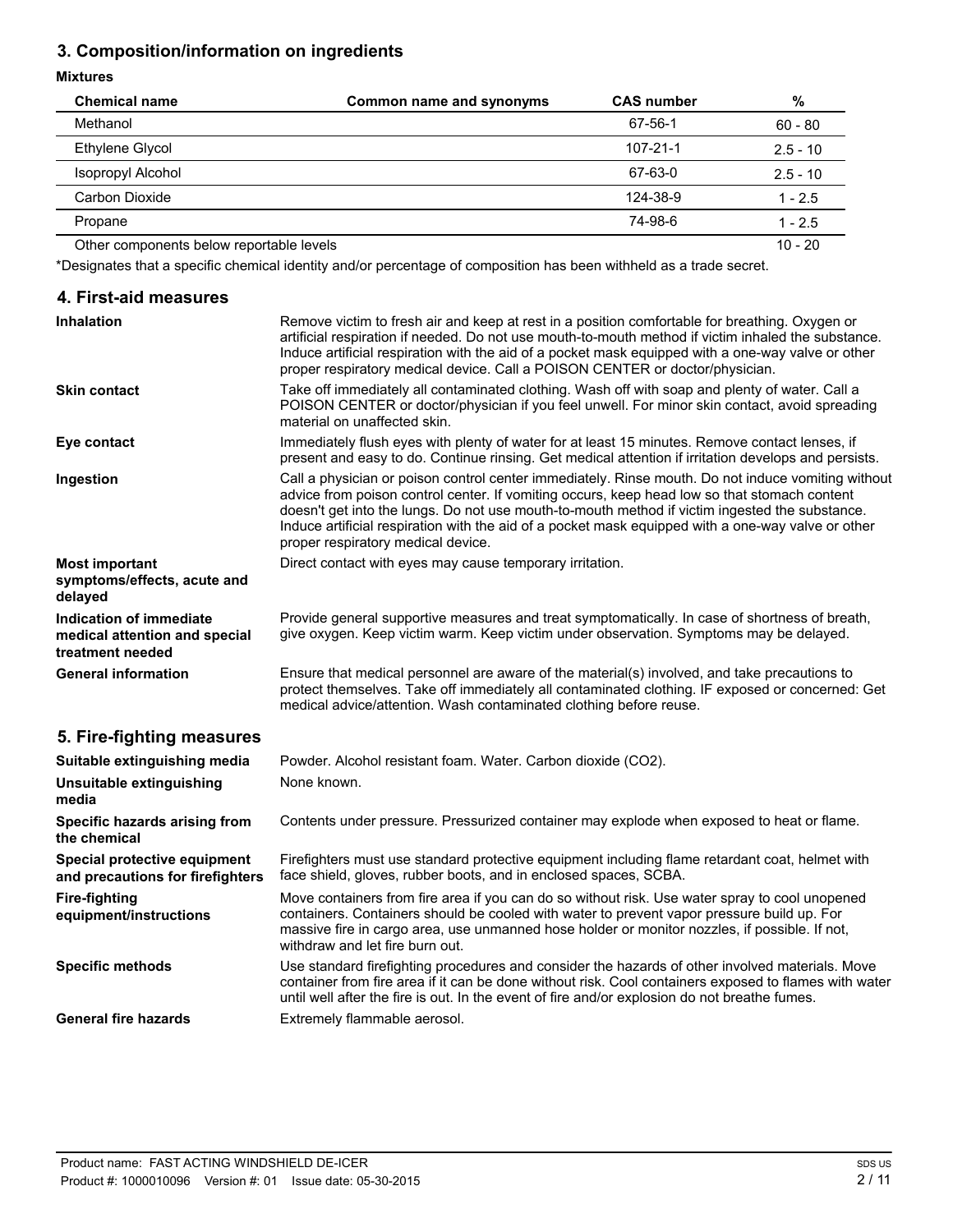## **6. Accidental release measures**

| Personal precautions,<br>protective equipment and<br>emergency procedures | Immediately evacuate personnel to safe areas. Keep people away from and upwind of spill/leak.<br>Keep out of low areas. Wear appropriate personal protective equipment. Fully encapsulating,<br>vapor protective clothing should be worn for spills and leaks with no fire. Do not touch damaged<br>containers or spilled material unless wearing appropriate protective clothing. Ventilate closed<br>spaces before entering them. Local authorities should be advised if significant spillages cannot be<br>contained. For personal protection, see section 8 of the SDS.                                                                                                                                                                                                                                                                                                                                                                                                                                                                                                                                                                               |
|---------------------------------------------------------------------------|-----------------------------------------------------------------------------------------------------------------------------------------------------------------------------------------------------------------------------------------------------------------------------------------------------------------------------------------------------------------------------------------------------------------------------------------------------------------------------------------------------------------------------------------------------------------------------------------------------------------------------------------------------------------------------------------------------------------------------------------------------------------------------------------------------------------------------------------------------------------------------------------------------------------------------------------------------------------------------------------------------------------------------------------------------------------------------------------------------------------------------------------------------------|
| <b>Methods and materials for</b><br>containment and cleaning up           | Refer to attached safety data sheets and/or instructions for use. Eliminate all ignition sources (no<br>smoking, flares, sparks, or flames in immediate area). Keep combustibles (wood, paper, oil, etc.)<br>away from spilled material. Stop leak if you can do so without risk. Move the cylinder to a safe and<br>open area if the leak is irreparable. Isolate area until gas has dispersed. Prevent entry into<br>waterways, sewer, basements or confined areas. Following product recovery, flush area with<br>water. For waste disposal, see section 13 of the SDS.                                                                                                                                                                                                                                                                                                                                                                                                                                                                                                                                                                                |
| <b>Environmental precautions</b>                                          | Avoid discharge into drains, water courses or onto the ground.                                                                                                                                                                                                                                                                                                                                                                                                                                                                                                                                                                                                                                                                                                                                                                                                                                                                                                                                                                                                                                                                                            |
| 7. Handling and storage                                                   |                                                                                                                                                                                                                                                                                                                                                                                                                                                                                                                                                                                                                                                                                                                                                                                                                                                                                                                                                                                                                                                                                                                                                           |
| <b>Precautions for safe handling</b>                                      | Obtain special instructions before use. Do not handle until all safety precautions have been read<br>and understood. Pressurized container: Do not pierce or burn, even after use. Do not use if spray<br>button is missing or defective. Do not spray on a naked flame or any other incandescent material.<br>Do not smoke while using or until sprayed surface is thoroughly dry. Do not cut, weld, solder, drill,<br>grind, or expose containers to heat, flame, sparks, or other sources of ignition. All equipment used<br>when handling the product must be grounded. Ground and bond containers when transferring<br>material. Do not re-use empty containers. Do not breathe gas. Do not taste or swallow. Avoid<br>contact with skin. Avoid contact with eyes. Avoid contact during pregnancy/while nursing. Avoid<br>prolonged exposure. Avoid contact with clothing. Use only outdoors or in a well-ventilated area.<br>Use personal protective equipment as required. Observe good industrial hygiene practices. When<br>using, do not eat, drink or smoke. Wash hands thoroughly after handling. Wash contaminated<br>clothing before reuse. |
| Conditions for safe storage,<br>including any incompatibilities           | Store locked up. Pressurized container. Protect from sunlight and do not expose to temperatures<br>exceeding 50°C/122 °F. Do not puncture, incinerate or crush. Do not handle or store near an open<br>flame, heat or other sources of ignition. This material can accumulate static charge which may<br>cause spark and become an ignition source. Store in a well-ventilated place. Refrigeration<br>recommended. Store away from incompatible materials (see Section 10 of the SDS). Level 1<br>Aerosol (NFPA 30B)                                                                                                                                                                                                                                                                                                                                                                                                                                                                                                                                                                                                                                     |

## **8. Exposure controls/personal protection**

## **Occupational exposure limits**

### **US. OSHA Table Z-1 Limits for Air Contaminants (29 CFR 1910.1000)**

| <b>Components</b>                        | <b>Type</b> | Value      |          |
|------------------------------------------|-------------|------------|----------|
| Carbon Dioxide (CAS<br>124-38-9)         | <b>PEL</b>  | 9000 mg/m3 |          |
|                                          |             | 5000 ppm   |          |
| Isopropyl Alcohol (CAS<br>$67-63-0)$     | <b>PEL</b>  | 980 mg/m3  |          |
|                                          |             | 400 ppm    |          |
| Methanol (CAS 67-56-1)                   | PEL         | 260 mg/m3  |          |
|                                          |             | 200 ppm    |          |
| Propane (CAS 74-98-6)                    | PEL         | 1800 mg/m3 |          |
|                                          |             | 1000 ppm   |          |
| <b>US. ACGIH Threshold Limit Values</b>  |             |            |          |
| <b>Components</b>                        | Type        | Value      | Form     |
| Carbon Dioxide (CAS                      | <b>STEL</b> | 30000 ppm  |          |
| $124 - 38 - 9$                           |             |            |          |
|                                          | TWA         | 5000 ppm   |          |
| Ethylene Glycol (CAS                     | Ceiling     | 100 mg/m3  | Aerosol. |
| $107 - 21 - 1$<br>Isopropyl Alcohol (CAS | <b>STEL</b> | 400 ppm    |          |
| $67-63-0)$                               | <b>TWA</b>  | 200 ppm    |          |
| Methanol (CAS 67-56-1)                   | <b>STEL</b> | 250 ppm    |          |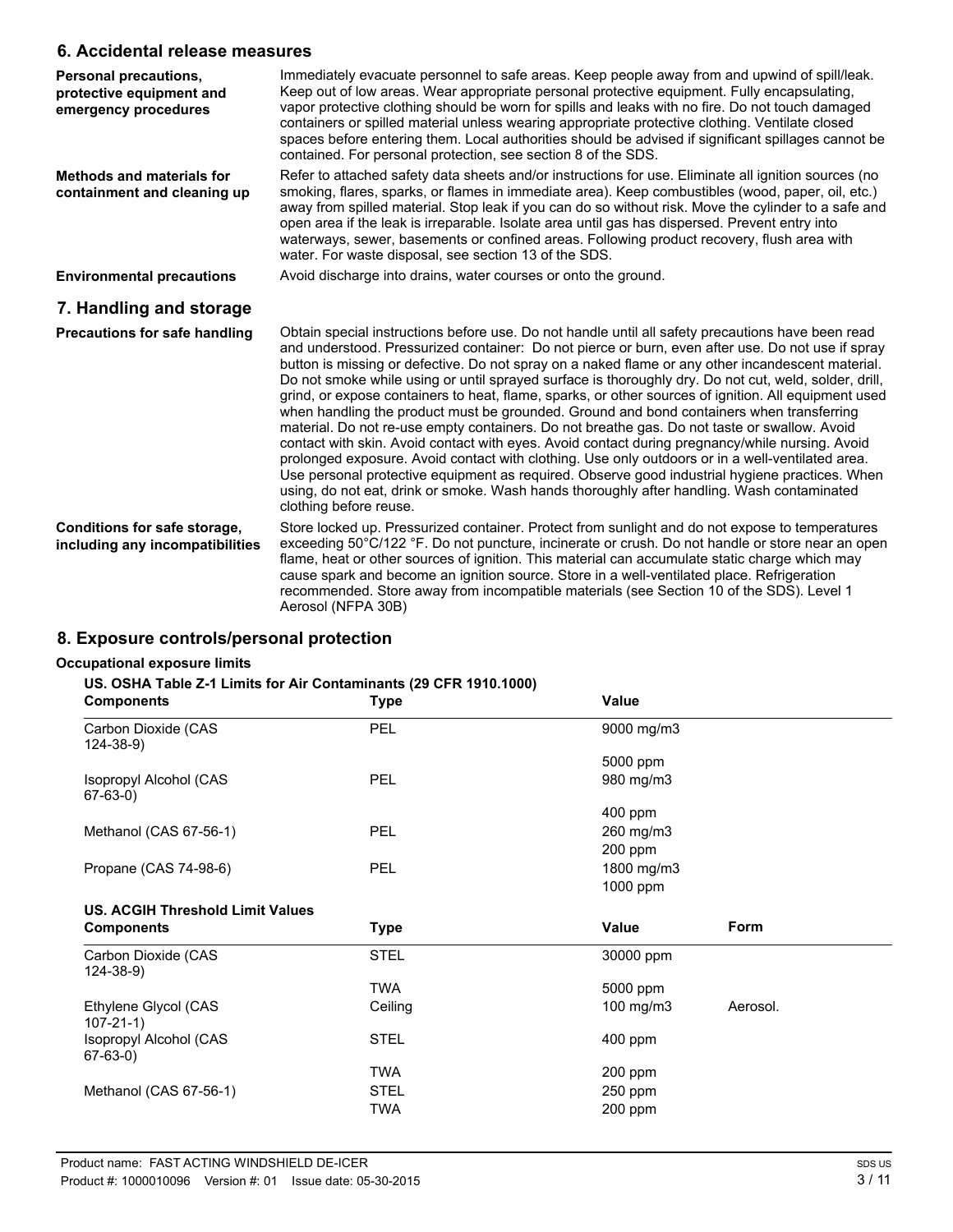## **US. NIOSH: Pocket Guide to Chemical Hazards**

| <b>Components</b>                     | <b>Type</b> | Value       |  |
|---------------------------------------|-------------|-------------|--|
| Carbon Dioxide (CAS<br>$124 - 38 - 9$ | <b>STEL</b> | 54000 mg/m3 |  |
|                                       |             | 30000 ppm   |  |
|                                       | <b>TWA</b>  | 9000 mg/m3  |  |
|                                       |             | 5000 ppm    |  |
| Isopropyl Alcohol (CAS<br>$67-63-0)$  | <b>STEL</b> | 1225 mg/m3  |  |
|                                       |             | 500 ppm     |  |
|                                       | <b>TWA</b>  | 980 mg/m3   |  |
|                                       |             | 400 ppm     |  |
| Methanol (CAS 67-56-1)                | <b>STEL</b> | 325 mg/m3   |  |
|                                       |             | 250 ppm     |  |
|                                       | <b>TWA</b>  | 260 mg/m3   |  |
|                                       |             | 200 ppm     |  |
| Propane (CAS 74-98-6)                 | <b>TWA</b>  | 1800 mg/m3  |  |
|                                       |             | 1000 ppm    |  |

## **Biological limit values**

## **ACGIH Biological Exposure Indices**

| <b>Components</b>                                                                           | Value                                                               | <b>Determinant</b> | <b>Specimen</b>                   | <b>Sampling Time</b>                                                                                                                                                                                                                                                                                                                                                                                   |
|---------------------------------------------------------------------------------------------|---------------------------------------------------------------------|--------------------|-----------------------------------|--------------------------------------------------------------------------------------------------------------------------------------------------------------------------------------------------------------------------------------------------------------------------------------------------------------------------------------------------------------------------------------------------------|
| Isopropyl Alcohol (CAS<br>$67-63-0)$                                                        | 40 mg/l                                                             | Acetone            | Urine                             | $\star$                                                                                                                                                                                                                                                                                                                                                                                                |
| Methanol (CAS 67-56-1)                                                                      | $15$ mg/l                                                           | Methanol           | Urine                             |                                                                                                                                                                                                                                                                                                                                                                                                        |
| * - For sampling details, please see the source document.                                   |                                                                     |                    |                                   |                                                                                                                                                                                                                                                                                                                                                                                                        |
| <b>Exposure guidelines</b>                                                                  |                                                                     |                    |                                   |                                                                                                                                                                                                                                                                                                                                                                                                        |
| US - California OELs: Skin designation                                                      |                                                                     |                    |                                   |                                                                                                                                                                                                                                                                                                                                                                                                        |
| Methanol (CAS 67-56-1)                                                                      |                                                                     |                    | Can be absorbed through the skin. |                                                                                                                                                                                                                                                                                                                                                                                                        |
| US - Minnesota Haz Subs: Skin designation applies                                           |                                                                     |                    |                                   |                                                                                                                                                                                                                                                                                                                                                                                                        |
| Methanol (CAS 67-56-1)<br>Skin designation applies.<br>US - Tennesse OELs: Skin designation |                                                                     |                    |                                   |                                                                                                                                                                                                                                                                                                                                                                                                        |
| Methanol (CAS 67-56-1)                                                                      |                                                                     |                    | Can be absorbed through the skin. |                                                                                                                                                                                                                                                                                                                                                                                                        |
| US ACGIH Threshold Limit Values: Skin designation                                           |                                                                     |                    |                                   |                                                                                                                                                                                                                                                                                                                                                                                                        |
| Methanol (CAS 67-56-1)<br>US NIOSH Pocket Guide to Chemical Hazards: Skin designation       |                                                                     |                    | Can be absorbed through the skin. |                                                                                                                                                                                                                                                                                                                                                                                                        |
| Methanol (CAS 67-56-1)                                                                      |                                                                     |                    | Can be absorbed through the skin. |                                                                                                                                                                                                                                                                                                                                                                                                        |
| Appropriate engineering<br>controls                                                         |                                                                     |                    |                                   | Good general ventilation (typically 10 air changes per hour) should be used. Ventilation rates<br>should be matched to conditions. If applicable, use process enclosures, local exhaust ventilation,<br>or other engineering controls to maintain airborne levels below recommended exposure limits. If<br>exposure limits have not been established, maintain airborne levels to an acceptable level. |
| Individual protection measures, such as personal protective equipment                       |                                                                     |                    |                                   |                                                                                                                                                                                                                                                                                                                                                                                                        |
| Eye/face protection                                                                         |                                                                     |                    |                                   | Wear safety glasses with side shields (or goggles). Wear a full-face respirator, if needed.                                                                                                                                                                                                                                                                                                            |
| <b>Hand protection</b>                                                                      | Wear protective gloves.                                             |                    |                                   |                                                                                                                                                                                                                                                                                                                                                                                                        |
| <b>Skin protection</b>                                                                      |                                                                     |                    |                                   |                                                                                                                                                                                                                                                                                                                                                                                                        |
| Other                                                                                       | Wear appropriate chemical resistant clothing.                       |                    |                                   |                                                                                                                                                                                                                                                                                                                                                                                                        |
| <b>Respiratory protection</b>                                                               | air-supplied respirator.                                            |                    |                                   | If permissible levels are exceeded use NIOSH mechanical filter / organic vapor cartridge or an                                                                                                                                                                                                                                                                                                         |
| <b>Thermal hazards</b>                                                                      | Wear appropriate thermal protective clothing, when necessary.       |                    |                                   |                                                                                                                                                                                                                                                                                                                                                                                                        |
| <b>General hygiene</b><br>considerations                                                    | wash work clothing and protective equipment to remove contaminants. |                    |                                   | When using, do not eat, drink or smoke. Always observe good personal hygiene measures, such<br>as washing after handling the material and before eating, drinking, and/or smoking. Routinely                                                                                                                                                                                                           |

## **9. Physical and chemical properties**

| Appearance            | Clear.     |  |
|-----------------------|------------|--|
| <b>Physical state</b> | Liquid.    |  |
| Form                  | Aerosol.   |  |
| Color                 | Colorless. |  |
|                       |            |  |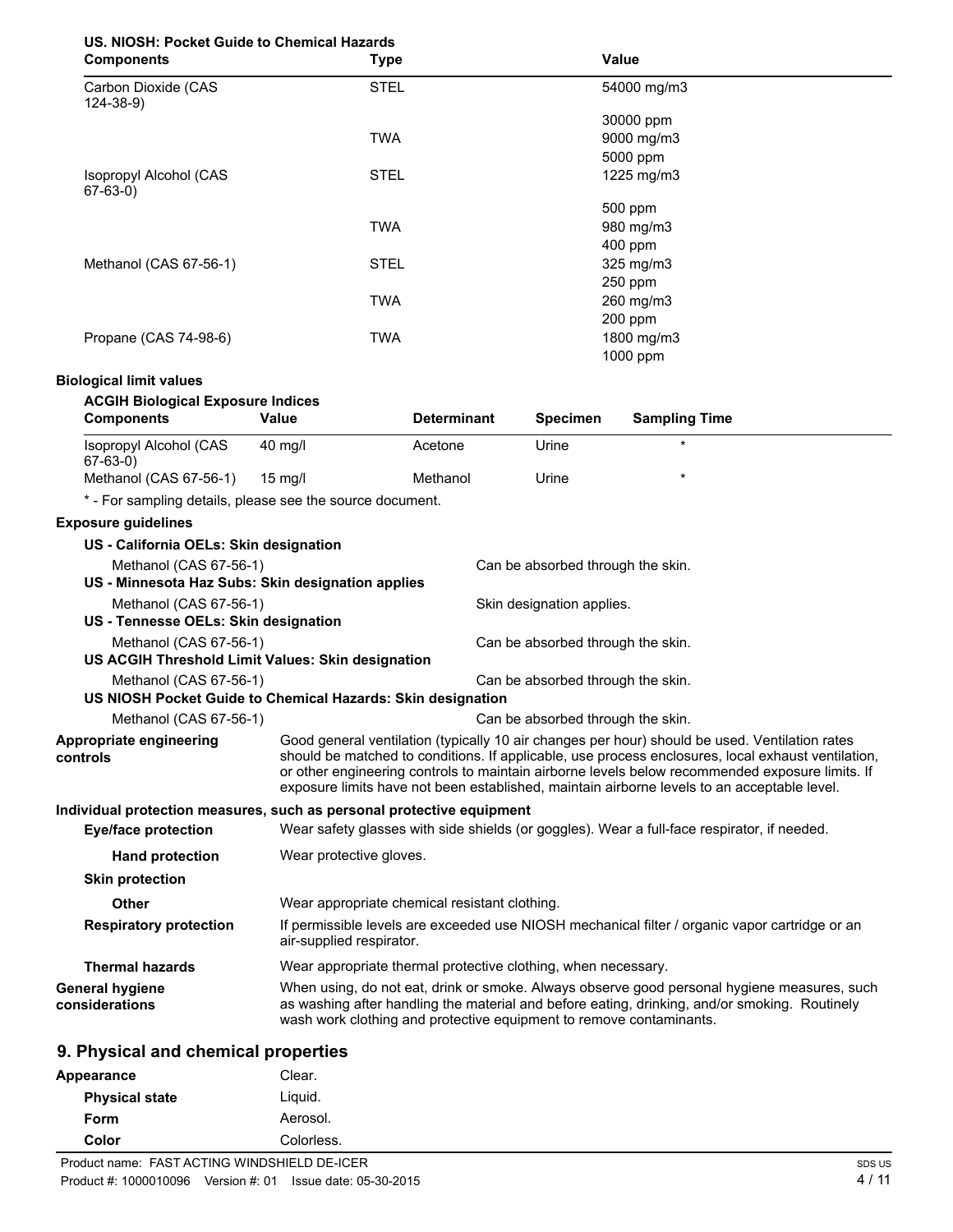| Odor                                              | Solvent.                                        |
|---------------------------------------------------|-------------------------------------------------|
| <b>Odor threshold</b>                             | Not available.                                  |
| рH                                                | Not available.                                  |
| Melting point/freezing point                      | Not available.                                  |
| Initial boiling point and boiling<br>range        | 212 °F (100 °C) estimated                       |
| <b>Flash point</b>                                | $-156.0$ °F ( $-104.4$ °C) Propellant estimated |
| <b>Evaporation rate</b>                           | Not available.                                  |
| Flammability (solid, gas)                         | Not available.                                  |
| Upper/lower flammability or explosive limits      |                                                 |
| <b>Flammability limit - lower</b><br>(%)          | 6 % estimated                                   |
| <b>Flammability limit - upper</b><br>$(\%)$       | 33.2 % estimated                                |
| Explosive limit - lower (%)                       | Not available.                                  |
| Explosive limit - upper (%)                       | Not available.                                  |
| Vapor pressure                                    | 65 - 85 psig @70F estimated                     |
| <b>Vapor density</b>                              | Not available.                                  |
| <b>Relative density</b>                           | 0.811 g/cm3 estimated                           |
| Solubility(ies)                                   |                                                 |
| Solubility (water)                                | Not available.                                  |
| <b>Partition coefficient</b><br>(n-octanol/water) | Not available.                                  |
| <b>Auto-ignition temperature</b>                  | 857.76 °F (458.76 °C) estimated                 |
| <b>Decomposition temperature</b>                  | Not available.                                  |
| <b>Viscosity</b>                                  | Not available.                                  |
| <b>Other information</b>                          |                                                 |
| <b>Density</b>                                    | 0.81 g/cm3 estimated                            |
| <b>Flame extension</b>                            | 18 in estimated                                 |
| <b>Flammability class</b>                         | Flammable IB estimated                          |
| <b>Heat of combustion</b>                         | 28.84 kJ/g estimated                            |
| <b>Heat of combustion (NFPA</b><br>30B)           | 16.39 kJ/g estimated                            |
| <b>Percent volatile</b>                           | 98.49 % estimated                               |
| <b>Specific gravity</b>                           | 0.811 estimated                                 |
| VOC (Weight %)                                    | 80.65 % estimated                               |
| $40.$ C <sub>tab</sub> ility and readivity        |                                                 |

## **10. Stability and reactivity**

| <b>Reactivity</b>                            | The product is stable and non-reactive under normal conditions of use, storage and transport. |
|----------------------------------------------|-----------------------------------------------------------------------------------------------|
| <b>Chemical stability</b>                    | Material is stable under normal conditions.                                                   |
| <b>Possibility of hazardous</b><br>reactions | Hazardous polymerization does not occur.                                                      |
| <b>Conditions to avoid</b>                   | Avoid temperatures exceeding the flash point.                                                 |
| Incompatible materials                       | Strong oxidizing agents. Isocyanates. Chlorine.                                               |
| <b>Hazardous decomposition</b><br>products   | No hazardous decomposition products are known.                                                |

## **11. Toxicological information**

## **Information on likely routes of exposure**

| Ingestion           | Toxic if swallowed.                                            |
|---------------------|----------------------------------------------------------------|
| <b>Inhalation</b>   | Toxic by inhalation. May cause damage to organs by inhalation. |
| <b>Skin contact</b> | Toxic in contact with skin.                                    |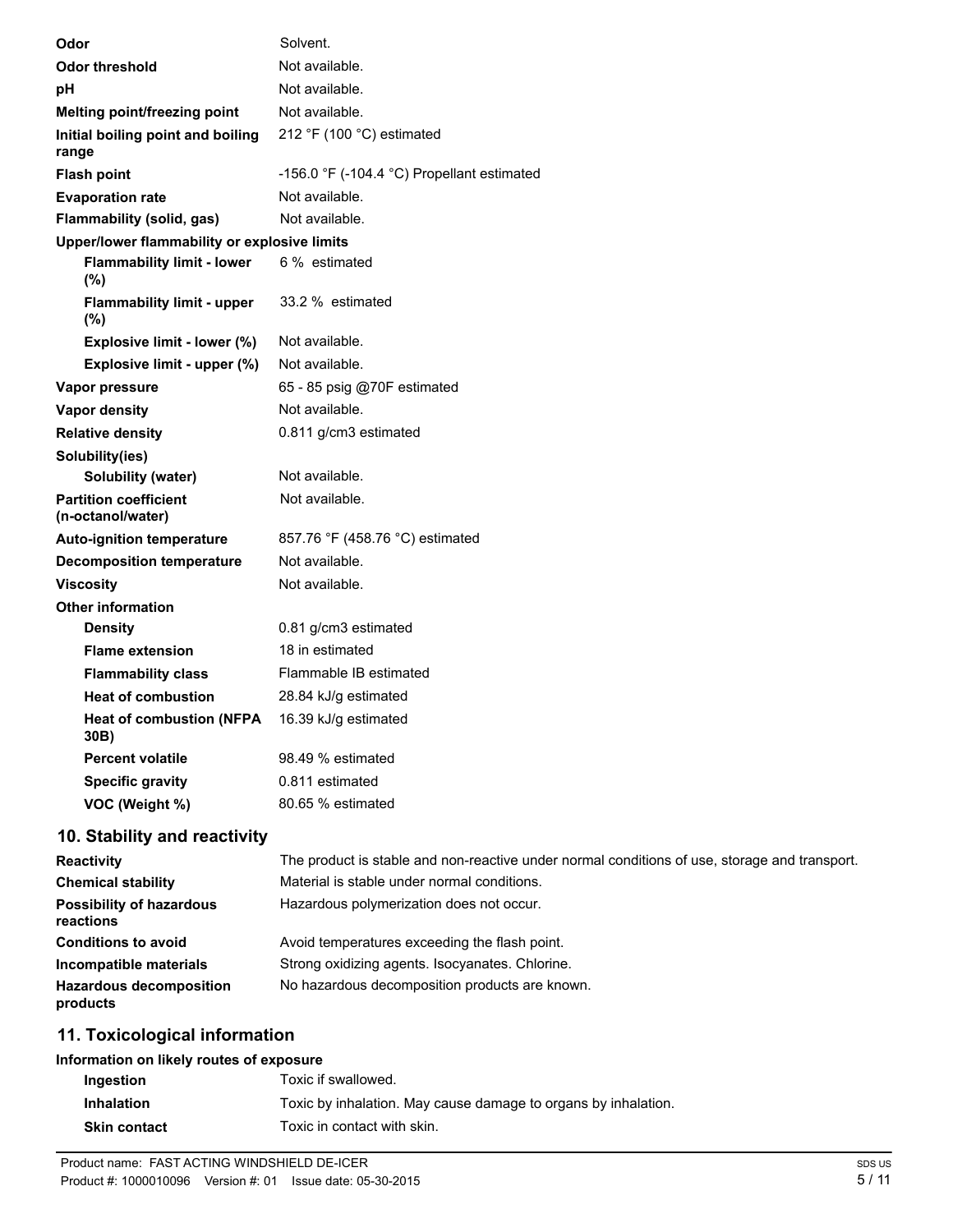**Eye contact** Direct contact with eyes may cause temporary irritation.

**Symptoms related to the physical, chemical and toxicological characteristics** Direct contact with eyes may cause temporary irritation.

#### **Information on toxicological effects**

Acute toxicity **Acute toxicity** Toxic by inhalation. Toxic if swallowed. Toxic in contact with skin.

| <b>Components</b>                 | <b>Species</b>                                                               | <b>Test Results</b>     |  |
|-----------------------------------|------------------------------------------------------------------------------|-------------------------|--|
| Ethylene Glycol (CAS 107-21-1)    |                                                                              |                         |  |
| <b>Acute</b>                      |                                                                              |                         |  |
| Dermal                            |                                                                              |                         |  |
| LD50                              | Mouse                                                                        | > 3500 mg/kg            |  |
| Inhalation                        |                                                                              |                         |  |
| LC50                              | Rat                                                                          | > 2.5 mg/l, 6 Hours     |  |
| Oral                              |                                                                              |                         |  |
| LD50                              | Rat                                                                          | 7712 mg/kg              |  |
| Isopropyl Alcohol (CAS 67-63-0)   |                                                                              |                         |  |
| <b>Acute</b>                      |                                                                              |                         |  |
| Dermal                            |                                                                              |                         |  |
| LD50                              | Rabbit                                                                       | 16.4 ml/kg, 24 Hours    |  |
| Inhalation                        |                                                                              |                         |  |
| LC50                              | Rat                                                                          | > 10000 ppm, 6 Hours    |  |
| Oral<br>LD50                      |                                                                              |                         |  |
|                                   | Rat                                                                          | 5.84 g/kg               |  |
| Methanol (CAS 67-56-1)            |                                                                              |                         |  |
| <b>Acute</b><br>Inhalation        |                                                                              |                         |  |
| <b>LC50</b>                       | Cat                                                                          | 85.41 mg/l, 4.5 Hours   |  |
|                                   |                                                                              | 43.68 mg/l, 6 Hours     |  |
|                                   |                                                                              |                         |  |
|                                   | Mouse                                                                        | 79.43 mg/l, 134 Minutes |  |
|                                   | Rat                                                                          | > 115.9 mg/l, 4 Hours   |  |
|                                   |                                                                              | 82.1 mg/l, 6 Hours      |  |
| Oral                              |                                                                              |                         |  |
| LD50                              | Monkey                                                                       | 6000 mg/kg              |  |
|                                   | Rat                                                                          | 1187 - 2769 mg/kg       |  |
| Other                             |                                                                              |                         |  |
| LD50                              | Mouse                                                                        | 6000 mg/kg              |  |
| Propane (CAS 74-98-6)             |                                                                              |                         |  |
| <b>Acute</b>                      |                                                                              |                         |  |
| Inhalation<br><b>LC50</b>         | Mouse                                                                        | 1237 mg/l, 120 Minutes  |  |
|                                   |                                                                              |                         |  |
|                                   |                                                                              | 52 %, 120 Minutes       |  |
|                                   | Rat                                                                          | 1355 mg/l               |  |
|                                   |                                                                              | 658 mg/l/4h             |  |
|                                   | * Estimates for product may be based on additional component data not shown. |                         |  |
| <b>Skin corrosion/irritation</b>  | Prolonged skin contact may cause temporary irritation.                       |                         |  |
| Serious eye damage/eye            | Direct contact with eyes may cause temporary irritation.                     |                         |  |
| irritation                        |                                                                              |                         |  |
| Respiratory or skin sensitization |                                                                              |                         |  |
| <b>Respiratory sensitization</b>  | Not available.                                                               |                         |  |
| <b>Skin sensitization</b>         | This product is not expected to cause skin sensitization.                    |                         |  |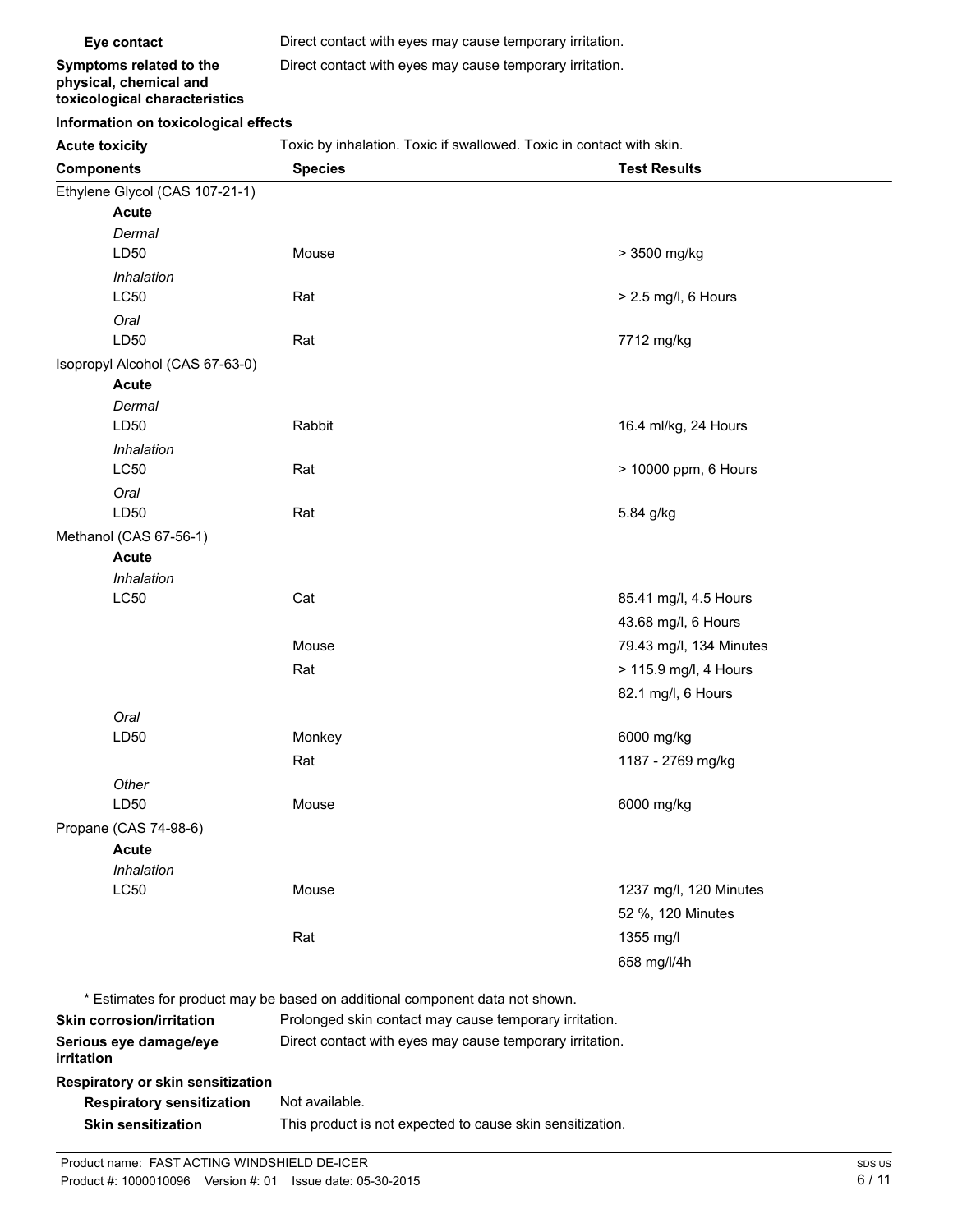| <b>Germ cell mutagenicity</b>                         | No data available to indicate product or any components present at greater than 0.1% are<br>mutagenic or genotoxic. |
|-------------------------------------------------------|---------------------------------------------------------------------------------------------------------------------|
| Carcinogenicity                                       | This product is not considered to be a carcinogen by IARC, ACGIH, NTP, or OSHA.                                     |
|                                                       | <b>OSHA Specifically Requiated Substances (29 CFR 1910.1001-1050)</b>                                               |
| Not listed.                                           |                                                                                                                     |
| <b>Reproductive toxicity</b>                          | May damage fertility or the unborn child.                                                                           |
| Specific target organ toxicity -<br>single exposure   | Causes damage to organs.                                                                                            |
| Specific target organ toxicity -<br>repeated exposure | Not classified.                                                                                                     |
| <b>Aspiration hazard</b>                              | Not likely, due to the form of the product.                                                                         |
| <b>Chronic effects</b>                                | Prolonged inhalation may be harmful.                                                                                |

## **12. Ecological information**

**Ecotoxicity** The product is not classified as environmentally hazardous. However, this does not exclude the possibility that large or frequent spills can have a harmful or damaging effect on the environment.

| <b>Product</b>                                    |                    | <b>Species</b>                                                               | <b>Test Results</b>                 |
|---------------------------------------------------|--------------------|------------------------------------------------------------------------------|-------------------------------------|
| FAST ACTING WINDSHIELD DE-ICER (CAS Mixture)      |                    |                                                                              |                                     |
| <b>Aquatic</b>                                    |                    |                                                                              |                                     |
| Algae                                             | IC50               | Algae                                                                        | 10050.251 mg/L, 72 Hours estimated  |
| Acute                                             |                    |                                                                              |                                     |
| Crustacea                                         | <b>EC50</b>        | Daphnia                                                                      | 11857.5977 mg/l, 48 hours estimated |
| Fish                                              | <b>LC50</b>        | Fish                                                                         | 12512.8652 mg/l, 96 hours estimated |
| <b>Components</b>                                 |                    | <b>Species</b>                                                               | <b>Test Results</b>                 |
| Ethylene Glycol (CAS 107-21-1)                    |                    |                                                                              |                                     |
| <b>Aquatic</b>                                    |                    |                                                                              |                                     |
| Crustacea                                         | <b>EC50</b>        | Daphnia                                                                      | 46300 mg/L, 48 Hours                |
| Fish                                              | <b>LC50</b>        | Fathead minnow (Pimephales promelas) 8050 mg/l, 96 hours                     |                                     |
| Isopropyl Alcohol (CAS 67-63-0)                   |                    |                                                                              |                                     |
| <b>Aquatic</b>                                    |                    |                                                                              |                                     |
| Algae                                             | IC50               | Algae                                                                        | 1000.0001 mg/L, 72 Hours            |
| Crustacea                                         | <b>EC50</b>        | Daphnia                                                                      | 13299 mg/L, 48 Hours                |
| Fish                                              | <b>LC50</b>        | Bluegill (Lepomis macrochirus)                                               | > 1400 mg/l, 96 hours               |
| Methanol (CAS 67-56-1)                            |                    |                                                                              |                                     |
| <b>Aquatic</b>                                    |                    |                                                                              |                                     |
| Crustacea                                         | <b>EC50</b>        | Water flea (Daphnia magna)                                                   | > 10000 mg/l, 48 hours              |
| Fish                                              | <b>LC50</b>        | Fathead minnow (Pimephales promelas) > 100 mg/l, 96 hours                    |                                     |
|                                                   |                    | * Estimates for product may be based on additional component data not shown. |                                     |
| <b>Persistence and degradability</b>              |                    | No data is available on the degradability of this product.                   |                                     |
| <b>Bioaccumulative potential</b>                  | No data available. |                                                                              |                                     |
| Partition coefficient n-octanol / water (log Kow) |                    |                                                                              |                                     |
| <b>Ethylene Glycol</b>                            |                    | $-1.36$                                                                      |                                     |
| Isopropyl Alcohol                                 |                    | 0.05                                                                         |                                     |
| Methanol                                          |                    | $-0.77$                                                                      |                                     |

## Methanol -0.77<br>Propane 2.36 Propane **Mobility in soil** No data available.

**Other adverse effects** No other adverse environmental effects (e.g. ozone depletion, photochemical ozone creation potential, endocrine disruption, global warming potential) are expected from this component.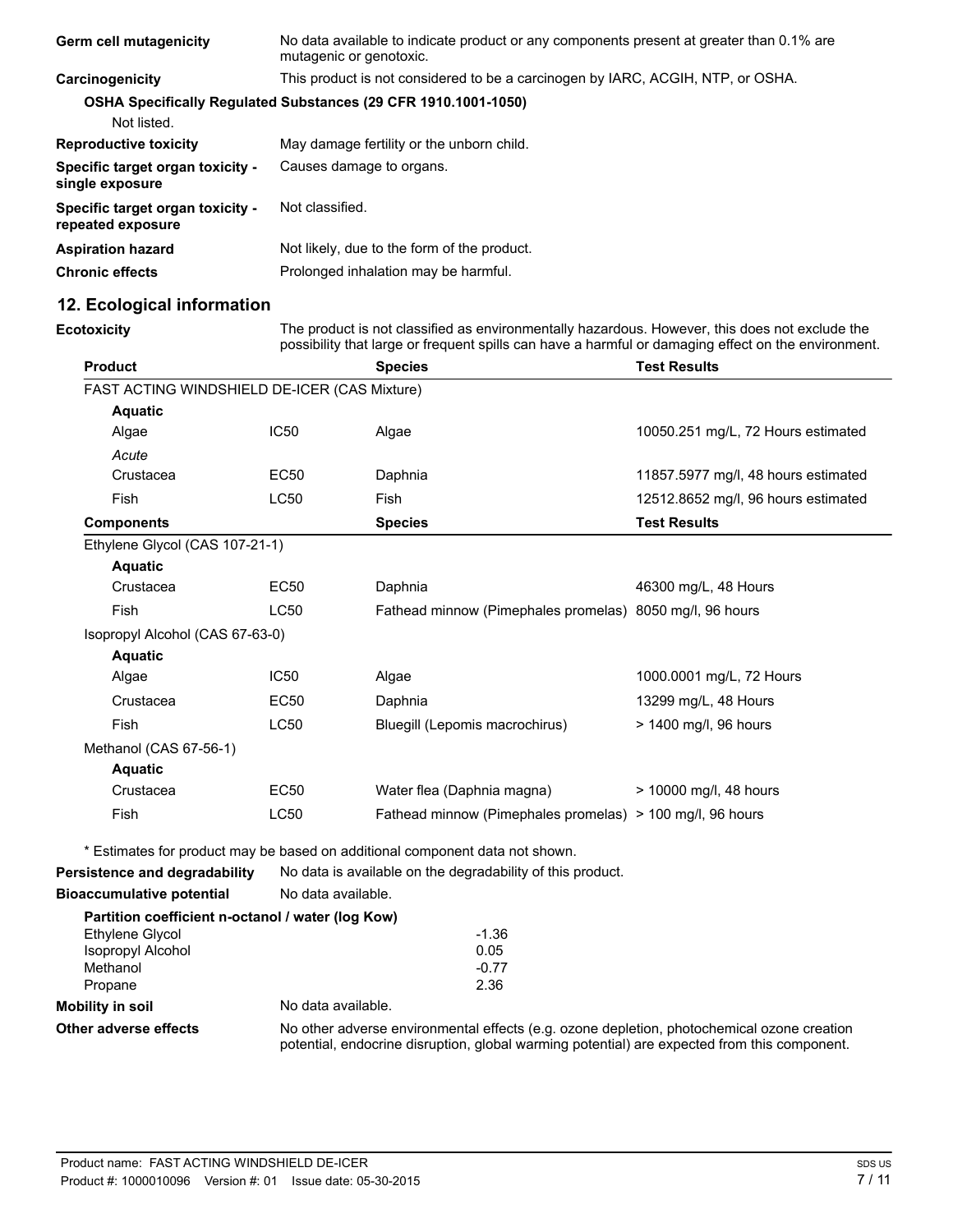## **13. Disposal considerations**

| <b>Disposal instructions</b>              | Collect and reclaim or dispose in sealed containers at licensed waste disposal site. Contents<br>under pressure. Do not puncture, incinerate or crush. This material and its container must be<br>disposed of as hazardous waste. Do not allow this material to drain into sewers/water supplies. Do<br>not contaminate ponds, waterways or ditches with chemical or used container. Dispose of<br>contents/container in accordance with local/regional/national/international regulations. |  |  |
|-------------------------------------------|---------------------------------------------------------------------------------------------------------------------------------------------------------------------------------------------------------------------------------------------------------------------------------------------------------------------------------------------------------------------------------------------------------------------------------------------------------------------------------------------|--|--|
| Local disposal regulations                | Dispose in accordance with all applicable regulations.                                                                                                                                                                                                                                                                                                                                                                                                                                      |  |  |
| Hazardous waste code                      | The waste code should be assigned in discussion between the user, the producer and the waste<br>disposal company.                                                                                                                                                                                                                                                                                                                                                                           |  |  |
| US RCRA Hazardous Waste U List: Reference |                                                                                                                                                                                                                                                                                                                                                                                                                                                                                             |  |  |
| Methanol (CAS 67-56-1)                    | U154                                                                                                                                                                                                                                                                                                                                                                                                                                                                                        |  |  |
| Waste from residues / unused<br>products  | Dispose of in accordance with local regulations. Empty containers or liners may retain some<br>product residues. This material and its container must be disposed of in a safe manner (see:<br>Disposal instructions).                                                                                                                                                                                                                                                                      |  |  |
| <b>Contaminated packaging</b>             | Empty containers should be taken to an approved waste handling site for recycling or disposal.<br>Since emptied containers may retain product residue, follow label warnings even after container is<br>emptied. Do not re-use empty containers.                                                                                                                                                                                                                                            |  |  |

## **14. Transport information**

| <b>DOT</b>                   |                                                                                                                                                    |
|------------------------------|----------------------------------------------------------------------------------------------------------------------------------------------------|
| UN number                    | UN1950                                                                                                                                             |
| UN proper shipping name      | Aerosols, flammable                                                                                                                                |
| Transport hazard class(es)   |                                                                                                                                                    |
| <b>Class</b>                 | 2.1                                                                                                                                                |
| <b>Subsidiary risk</b>       |                                                                                                                                                    |
| Label(s)                     | None                                                                                                                                               |
| Packing group                | Not applicable.                                                                                                                                    |
| Special precautions for user | Read safety instructions, SDS and emergency procedures before handling. Read safety<br>instructions, SDS and emergency procedures before handling. |
| <b>Special provisions</b>    | N82                                                                                                                                                |
| <b>Packaging exceptions</b>  | 306                                                                                                                                                |
| Packaging non bulk           | None                                                                                                                                               |
| Packaging bulk               | None                                                                                                                                               |

This product meets the exception requirements of section 173.306 as a limited quantity and may be shipped as a limited quantity. Until 12/31/2020, the "Consumer Commodity - ORM-D" marking may still be used in place of the new limited quantity diamond mark for packages of UN 1950 Aerosols. Limited quantities require the limited quantity diamond mark on cartons after 12/31/20 and may be used now in place of the "Consumer Commodity ORM-D" marking and both may be displayed concurrently.

### **IATA**

| UN number                       | <b>UN1950</b>                                                                                                                                      |
|---------------------------------|----------------------------------------------------------------------------------------------------------------------------------------------------|
| UN proper shipping name         | Aerosols, flammable, containing substances in Division 6.1, Packing Group III                                                                      |
| Transport hazard class(es)      |                                                                                                                                                    |
| <b>Class</b>                    | 2.1                                                                                                                                                |
| <b>Subsidiary risk</b>          | $6.1$ (PGIII)                                                                                                                                      |
| Packing group                   | Not applicable.                                                                                                                                    |
| <b>Environmental hazards</b>    | No.                                                                                                                                                |
| <b>ERG Code</b>                 | 10P                                                                                                                                                |
| Special precautions for user    | Read safety instructions, SDS and emergency procedures before handling. Read safety<br>instructions, SDS and emergency procedures before handling. |
| <b>Other information</b>        |                                                                                                                                                    |
| Passenger and cargo<br>aircraft | Allowed.                                                                                                                                           |
| Cargo aircraft only             | Allowed.                                                                                                                                           |
| <b>Packaging Exceptions</b>     | LTD QTY                                                                                                                                            |
| <b>IMDG</b>                     |                                                                                                                                                    |
| UN number                       | UN1950                                                                                                                                             |
| UN proper shipping name         | <b>AEROSOLS</b>                                                                                                                                    |
| Transport hazard class(es)      |                                                                                                                                                    |
| <b>Class</b>                    | 2.1                                                                                                                                                |
| <b>Subsidiary risk</b>          | $6.1$ (PGIII)                                                                                                                                      |
| Label(s)                        | 2.1, 6.1                                                                                                                                           |
| Packing group                   | Not applicable.                                                                                                                                    |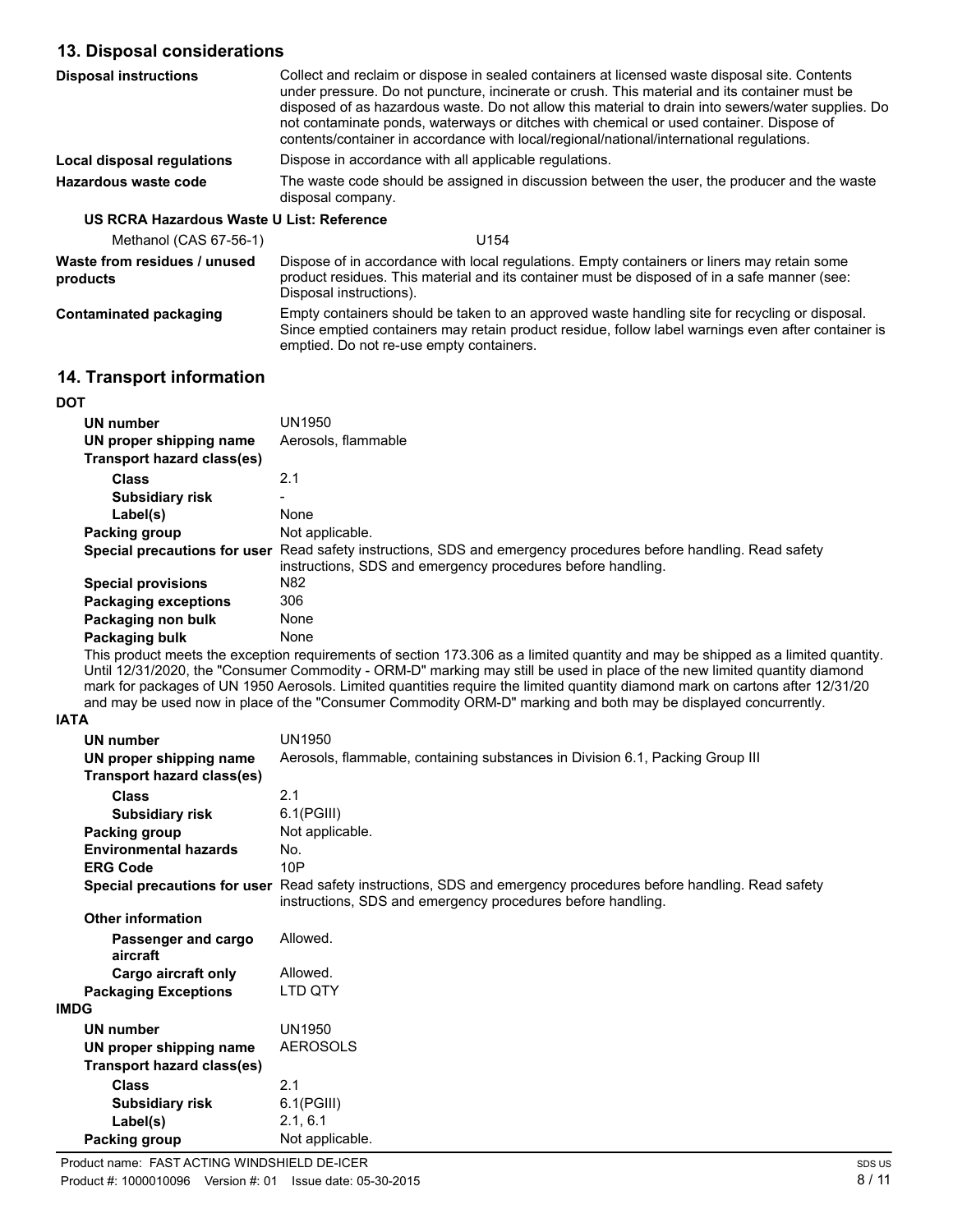**Marine pollutant** No. **Environmental hazards EmS** Not available. Special precautions for user Read safety instructions, SDS and emergency procedures before handling. Read safety instructions, SDS and emergency procedures before handling. **Packaging Exceptions** NOT a LTD QT<br>**nsport in bulk according to** Not applicable. **Transport in bulk according to** 

## **Annex II of MARPOL 73/78 and the IBC Code DOT**



## **15. Regulatory information**

| TSCA Section 12(b) Export Notification (40 CFR 707, Subpt. D)<br>Not regulated.<br><b>CERCLA Hazardous Substance List (40 CFR 302.4)</b><br>Ethylene Glycol (CAS 107-21-1)<br>Listed.<br>Methanol (CAS 67-56-1)<br>Listed.<br><b>SARA 304 Emergency release notification</b><br>Not regulated.<br>OSHA Specifically Regulated Substances (29 CFR 1910.1001-1050)<br>Not listed.<br>Superfund Amendments and Reauthorization Act of 1986 (SARA)<br>Immediate Hazard - Yes<br><b>Hazard categories</b><br>Delayed Hazard - Yes<br>Fire Hazard - Yes<br>Pressure Hazard - No<br>Reactivity Hazard - No<br><b>SARA 302 Extremely hazardous substance</b><br>Not listed.<br><b>No</b><br>SARA 311/312 Hazardous<br>chemical<br>SARA 313 (TRI reporting)<br><b>Chemical name</b><br><b>CAS number</b><br>$%$ by wt.<br>Methanol<br>$60 - 80$<br>67-56-1<br>$107 - 21 - 1$<br>$2.5 - 10$<br>Ethylene Glycol | US federal regulations | Standard, 29 CFR 1910.1200. | This product is a "Hazardous Chemical" as defined by the OSHA Hazard Communication |  |
|------------------------------------------------------------------------------------------------------------------------------------------------------------------------------------------------------------------------------------------------------------------------------------------------------------------------------------------------------------------------------------------------------------------------------------------------------------------------------------------------------------------------------------------------------------------------------------------------------------------------------------------------------------------------------------------------------------------------------------------------------------------------------------------------------------------------------------------------------------------------------------------------------|------------------------|-----------------------------|------------------------------------------------------------------------------------|--|
|                                                                                                                                                                                                                                                                                                                                                                                                                                                                                                                                                                                                                                                                                                                                                                                                                                                                                                      |                        |                             |                                                                                    |  |
|                                                                                                                                                                                                                                                                                                                                                                                                                                                                                                                                                                                                                                                                                                                                                                                                                                                                                                      |                        |                             |                                                                                    |  |
|                                                                                                                                                                                                                                                                                                                                                                                                                                                                                                                                                                                                                                                                                                                                                                                                                                                                                                      |                        |                             |                                                                                    |  |
|                                                                                                                                                                                                                                                                                                                                                                                                                                                                                                                                                                                                                                                                                                                                                                                                                                                                                                      |                        |                             |                                                                                    |  |
|                                                                                                                                                                                                                                                                                                                                                                                                                                                                                                                                                                                                                                                                                                                                                                                                                                                                                                      |                        |                             |                                                                                    |  |
|                                                                                                                                                                                                                                                                                                                                                                                                                                                                                                                                                                                                                                                                                                                                                                                                                                                                                                      |                        |                             |                                                                                    |  |
|                                                                                                                                                                                                                                                                                                                                                                                                                                                                                                                                                                                                                                                                                                                                                                                                                                                                                                      |                        |                             |                                                                                    |  |
|                                                                                                                                                                                                                                                                                                                                                                                                                                                                                                                                                                                                                                                                                                                                                                                                                                                                                                      |                        |                             |                                                                                    |  |
|                                                                                                                                                                                                                                                                                                                                                                                                                                                                                                                                                                                                                                                                                                                                                                                                                                                                                                      |                        |                             |                                                                                    |  |
|                                                                                                                                                                                                                                                                                                                                                                                                                                                                                                                                                                                                                                                                                                                                                                                                                                                                                                      |                        |                             |                                                                                    |  |
|                                                                                                                                                                                                                                                                                                                                                                                                                                                                                                                                                                                                                                                                                                                                                                                                                                                                                                      |                        |                             |                                                                                    |  |
|                                                                                                                                                                                                                                                                                                                                                                                                                                                                                                                                                                                                                                                                                                                                                                                                                                                                                                      |                        |                             |                                                                                    |  |
|                                                                                                                                                                                                                                                                                                                                                                                                                                                                                                                                                                                                                                                                                                                                                                                                                                                                                                      |                        |                             |                                                                                    |  |
|                                                                                                                                                                                                                                                                                                                                                                                                                                                                                                                                                                                                                                                                                                                                                                                                                                                                                                      |                        |                             |                                                                                    |  |
|                                                                                                                                                                                                                                                                                                                                                                                                                                                                                                                                                                                                                                                                                                                                                                                                                                                                                                      |                        |                             |                                                                                    |  |
|                                                                                                                                                                                                                                                                                                                                                                                                                                                                                                                                                                                                                                                                                                                                                                                                                                                                                                      |                        |                             |                                                                                    |  |
|                                                                                                                                                                                                                                                                                                                                                                                                                                                                                                                                                                                                                                                                                                                                                                                                                                                                                                      |                        |                             |                                                                                    |  |
|                                                                                                                                                                                                                                                                                                                                                                                                                                                                                                                                                                                                                                                                                                                                                                                                                                                                                                      |                        |                             |                                                                                    |  |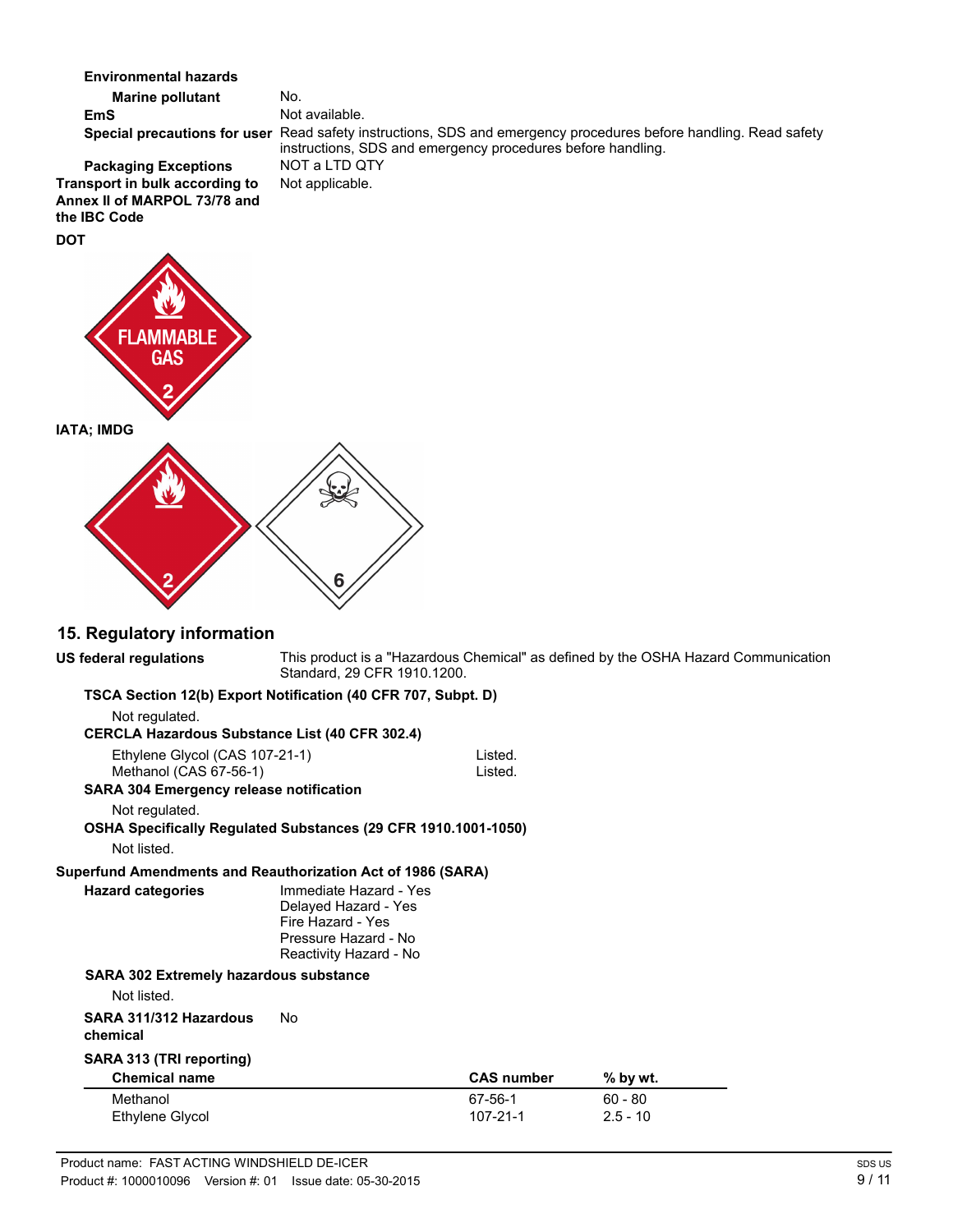#### **Other federal regulations**

#### **Clean Air Act (CAA) Section 112 Hazardous Air Pollutants (HAPs) List**

Ethylene Glycol (CAS 107-21-1) Methanol (CAS 67-56-1)

#### **Clean Air Act (CAA) Section 112(r) Accidental Release Prevention (40 CFR 68.130)**

Propane (CAS 74-98-6)

#### **Safe Drinking Water Act** Not regulated.

**(SDWA)**

## **US state regulations**

## **US. Massachusetts RTK - Substance List**

Carbon Dioxide (CAS 124-38-9) Ethylene Glycol (CAS 107-21-1) Isopropyl Alcohol (CAS 67-63-0) Methanol (CAS 67-56-1) Propane (CAS 74-98-6)

#### **US. New Jersey Worker and Community Right-to-Know Act**

Carbon Dioxide (CAS 124-38-9) Ethylene Glycol (CAS 107-21-1) Isopropyl Alcohol (CAS 67-63-0) Methanol (CAS 67-56-1) Propane (CAS 74-98-6)

#### **US. Pennsylvania Worker and Community Right-to-Know Law**

Carbon Dioxide (CAS 124-38-9) Ethylene Glycol (CAS 107-21-1) Isopropyl Alcohol (CAS 67-63-0) Methanol (CAS 67-56-1) Propane (CAS 74-98-6)

## **US. Rhode Island RTK**

Ethylene Glycol (CAS 107-21-1) Isopropyl Alcohol (CAS 67-63-0) Methanol (CAS 67-56-1) Propane (CAS 74-98-6)

#### **US. California Proposition 65**

WARNING: This product contains a chemical known to the State of California to cause birth defects or other reproductive harm.

#### **US - California Proposition 65 - CRT: Listed date/Developmental toxin**

Methanol (CAS 67-56-1) Listed: March 16, 2012

#### **International Inventories**

| Country(s) or region         | <b>Inventory name</b>                                                     | On inventory (yes/no)*               |
|------------------------------|---------------------------------------------------------------------------|--------------------------------------|
| Australia                    | Australian Inventory of Chemical Substances (AICS)                        | Yes.                                 |
| Canada                       | Domestic Substances List (DSL)                                            | Yes                                  |
| Canada                       | Non-Domestic Substances List (NDSL)                                       | No.                                  |
| China                        | Inventory of Existing Chemical Substances in China (IECSC)                | Yes                                  |
| Europe                       | European Inventory of Existing Commercial Chemical<br>Substances (EINECS) | Yes                                  |
| Europe                       | European List of Notified Chemical Substances (ELINCS)                    | No.                                  |
| Japan                        | Inventory of Existing and New Chemical Substances (ENCS)                  | Yes                                  |
| Korea                        | Existing Chemicals List (ECL)                                             | Yes                                  |
| New Zealand                  | New Zealand Inventory                                                     | Yes                                  |
| Philippines                  | Philippine Inventory of Chemicals and Chemical Substances<br>(PICCS)      | Yes                                  |
| United Ctates, 8 Duarte Dies | $T$ ovio Cubetanose Control Aet (TCCA) Inventoru                          | $\mathcal{L}_{\mathbf{a}\mathbf{a}}$ |

United States & Puerto Rico Toxic Substances Control Act (TSCA) Inventory Yes

\*A "Yes" indicates that all components of this product comply with the inventory requirements administered by the governing country(s)

A "No" indicates that one or more components of the product are not listed or exempt from listing on the inventory administered by the governing country(s).

### **16. Other information, including date of preparation or last revision**

**Issue date** 05-30-2015